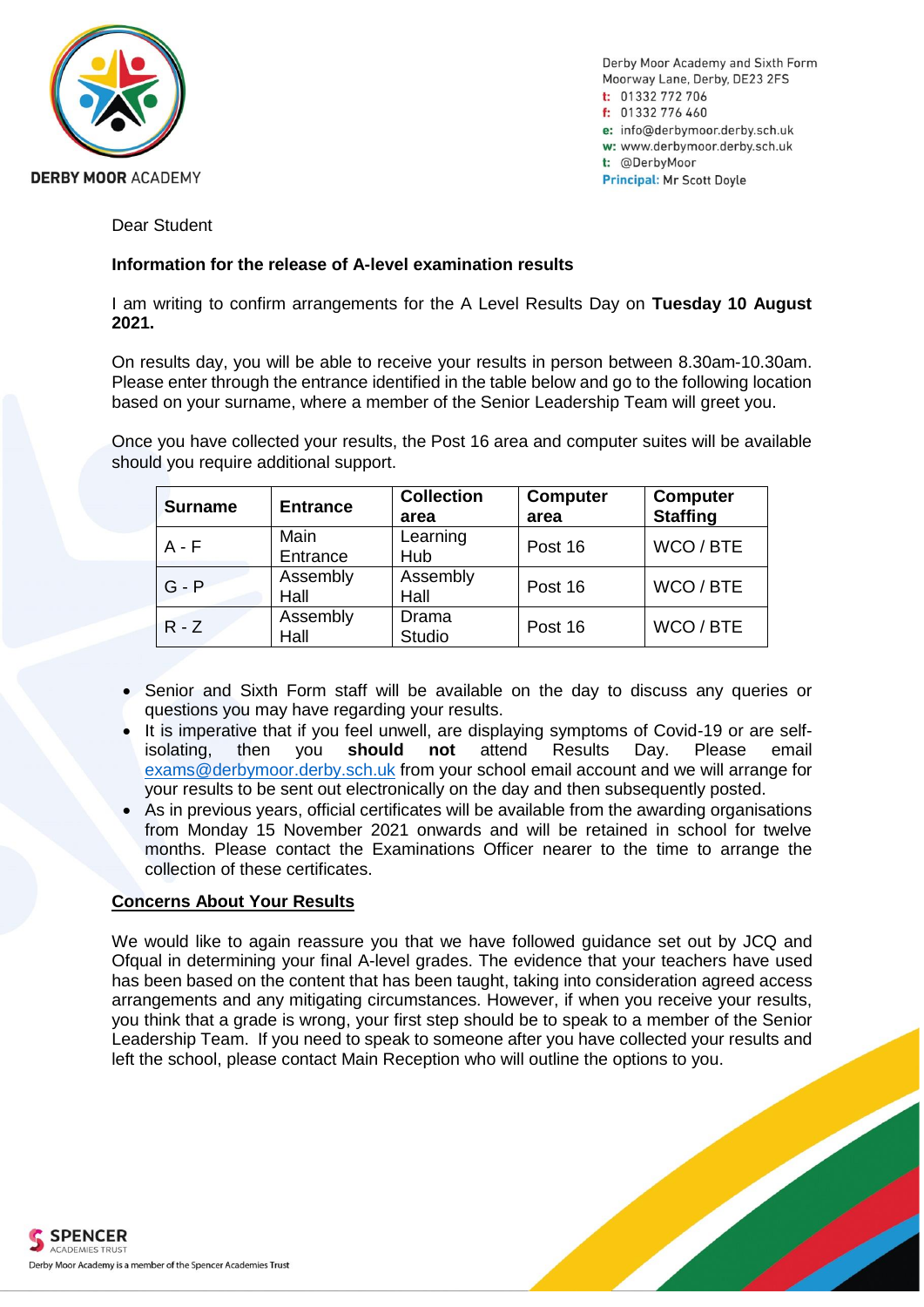# **Centre Reviews, Appeals and Re-sits**

In accordance with JCQ guidelines, there are two stages to the appeals process:

- Stage 1 Centre Review.
- Stage 2 Appeal to the Awarding Organisation.

## **Stage 1 – Centre Review**

If you think you may have been issued with the wrong grade, you can ask us to check if an administrative error has been made. To do this, please contact [appeals@derbymoor.derby.sch.uk](mailto:appeals@derbymoor.derby.sch.uk)

**We will send you electronically the paperwork for you to complete, you must sign it and return it to Main Reception in person. Please also ensure that you bring with you a valid form of Identification (ID) so that we can process your appeal.**

You need to be aware that there are three possible outcomes when we review your grade.

- The grade might go up.
- The grade might stay the same.
- The grade might go down.

We will send you the outcome of the review. If an administrative or procedural error is found, we will submit a request to the exam board to correct the error and amend the grade, this will be revised in time for the printing of your official certificates. You will not need to do anything else.

### **Stage 2 – Appeal to The Exam Board**

An appeal to the exam board can only be done after a Stage 1, Centre Review, has been completed. If you still believe that there has been error, or that the grade you have been awarded is **an unreasonable exercise of academic judgement**, you can ask us to appeal to the exam board on your behalf. To do this, please contact [appeals@derbymoor.derby.sch.uk](mailto:appeals@derbymoor.derby.sch.uk) You will need to complete some additional paperwork before we can submit your appeal, this will be sent to you electronically.

We will submit your appeal to the exam board and they will assess whether the judgement that we have made is reasonable. If they believe that the judgement is unreasonable then you **cannot go back to the original grade** that was initially awarded.

#### Important Dates – Appeal process

- **16 August 2021** deadline for priority appeal for A level students only
- **3 September 2021**  deadline to request a Stage 1 Centre Review
- **17 September 2021** deadline to request a Stage 2 Appeal to Awarding Organisation.

#### **Autumn Exam Series**

If you are unhappy with your grade(s), you also have the opportunity to re-sit exam(s) in the Autumn.

You will need to think very carefully before making this decision, as your teachers will not be able to support your preparation for the re-sit exams.